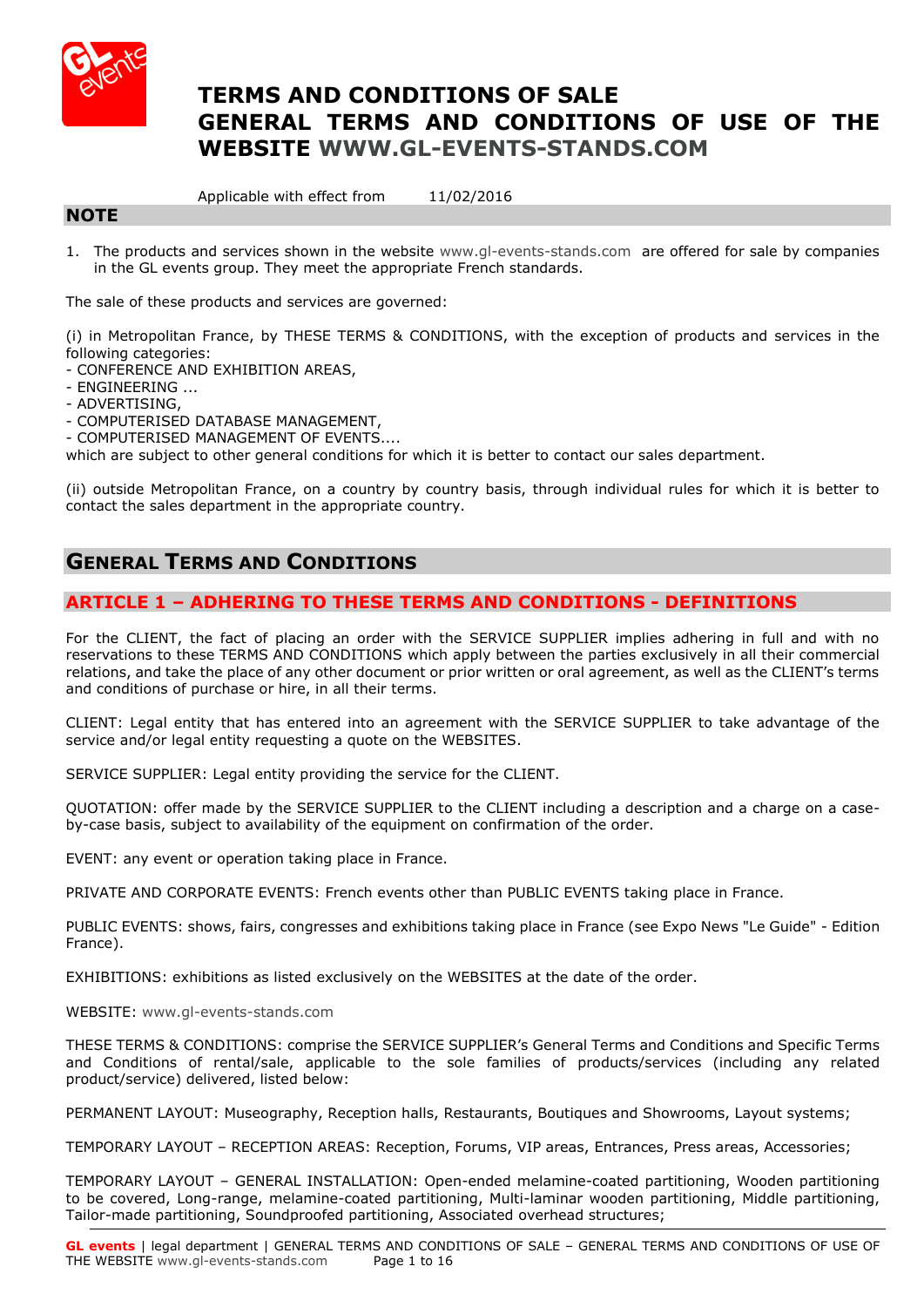AUDIOVISUAL AIDS: Multiscreen shows, Any power video projectors, , Overhead projection units, Plasma screens, Monitors, Projection screens, Sources, Projection of slides and transparencies, Interfaces, Captation, Furniture, Accessories, Encoding - duplication;

HEATING – AIR CONDITIONING: Technical solutions, Electric oil heating, Portable and fixed air conditioning units, Heating cabinet, Roof top;

FLOWER DECORATIONS: Arrangements, Green plants, Hedges – Structured plants, Plants – Trees, Containers, Pottery, Bouquets, Garden scenes, Ponds, Fountains, Accessories, Floor coverings, Green spaces;

ELECTRICAL SUPPLY: Cabinets, control panels and cabinets, electrical cabling & wiring;

LIGHTING: Decorative lamps, Projectors, Wall lights, Spotlight bars, Spotlights, Flush-fitting spotlights, Emergency – Safety lighting, Wiring distribution, Cables, Bulbs, three-dimensional structures;

STAGE LIGHTING: Consoles, Dimmers, Projectors, Projector stands, PAR, Spotlights, Logistics, Stage lights, Bridge head base;

TERRACES - STANDS: Terraces, Stands, Stage podiums;

STEWARDS – HOSTESSES: stewards, hostesses, uniforms;

COMPUTER EQUIPMENT: Computers, Monitors, LCD/CRT screens, Central processing units, Peripherals;

SIMULTANEOUS INTERPRETING: Consoles, Transmitters, Control rooms, Microphones, Receivers, Interfaces, Booths;

FURNITURE: Chairs, Armchairs, Stools, Poufs, Comfy chairs, Sofas, Tables, Coffee tables, Desks, Storage cupboards, Shelves, Reception, Showcases, Ensembles, Antiques, Bistro, Garden, Accessories, Outdoor furniture;

TAILOR-MADE FURNITURE: Showcases, Presentation aids, Information aids, Multimedia aids, Entrances, Counters – Reception, Decors;

POS ADVERTISING: totems, flash advertising, kakemonos, counter signalling;

SIGNAGE AND GRAPHICS: Graphic volumes, façade, directing, information, eclipsing, self-supporting media;

SOUND SYSTEM: Speakers, Amplifiers, Consoles, Tape recorders, multitrack units;

STANDS: Modular, modulo-trad, traditional, foldaway, portable, adjustable, tradimodular;

STRUCTURES: Gardens - Cottages, Structures, Structure cladding, 4 Seasons Village, Shelters – Pathways, Industrial buildings, multi-form structures, equipment and accessories, Tarpaulins;

LAYOUT AND DECORATION SYSTEMS: Sections: equipment, furniture, accessories, arrangement, decorative sheets, systems.

### **ARTICLE 2 - ORDER**

### **2.1. ORDER PLACING**

Any order by the CLIENT shall be placed in writing and within the deadlines referred to in paragraph 2.2.2. of these terms and conditions, either by signing an order form or by accepting a QUOTATION. The same will apply for any request to change an order and/or additional order made within the aforementioned deadlines.

Only written confirmation of the order by the SERVICE SUPPLIER shall commit it.

### **2.2. – ORDER LEAD TIMES**

### **2.2.1. General principle**

With reservations made for any orders placed on the spot (site where the EVENT is taking place) and barring the SERVICE SUPPLIER's specific agreements, the order will not be examined when it has not been sent within the set time limits. The same will apply when the SERVICE SUPPLIER's stocks are no longer available or when the minimum amounts required by the price terms are not reached.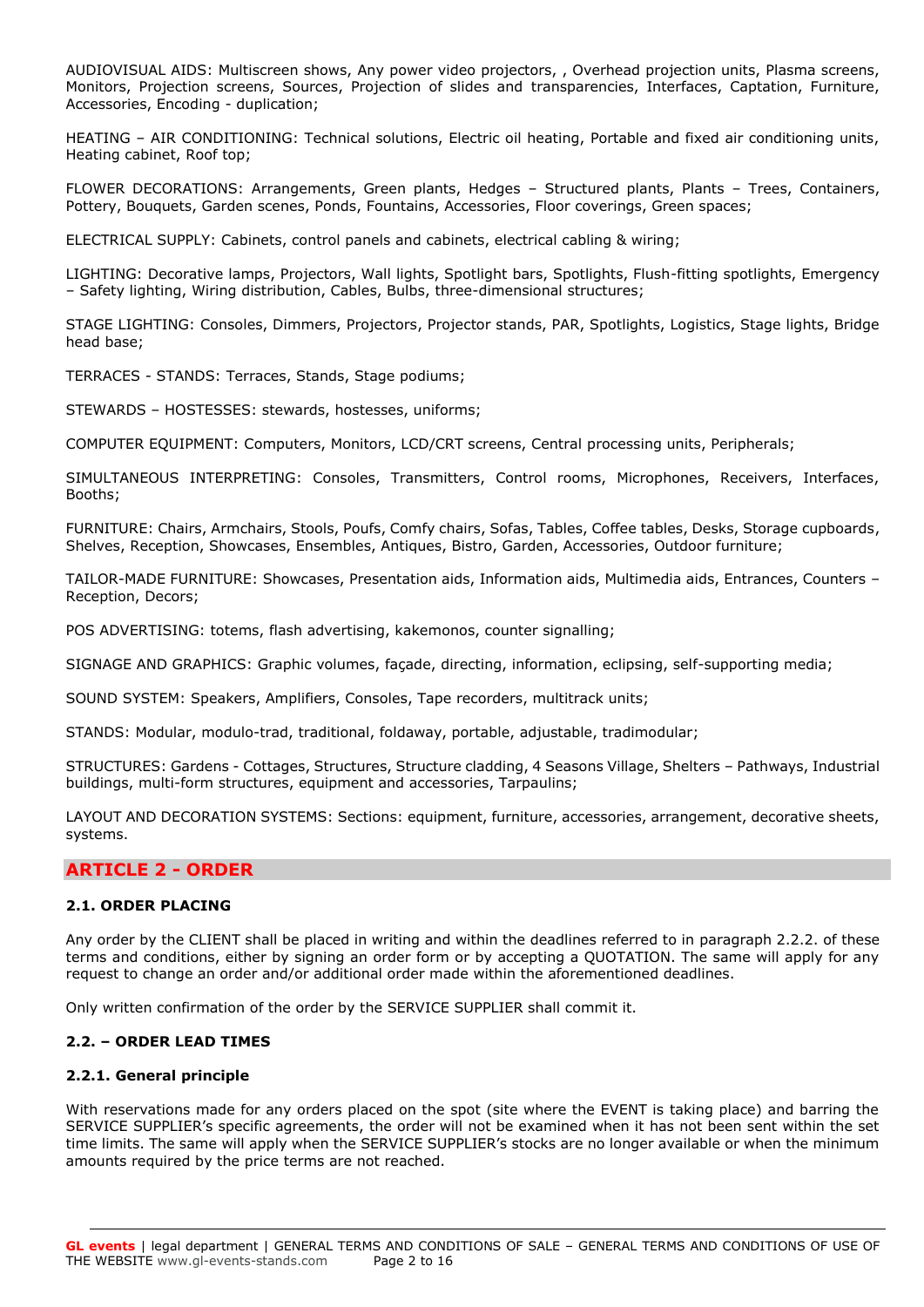In the event of force majeure and/or because of requirements due to stock availability, to order lead times and as a general rule to the conditions of carrying out its business, the SERVICE SUPPLIER expressly reserves the right to supply in lieu and in place of the equipment ordered, any similar equipment that can ensure identical use.

### **2.2.2. - Applications**

**2.2.2.1.** PERMANENT LAYOUT, COMPUTER EQUIPMENT;

The detailed ORDER must be received by the SERVICE PROVIDER 120 working days at the latest before the date of the  $1<sup>st</sup>$  day of assembling / delivery.

**2.2.2.2.** TEMPORARY LAYOUT – GENERAL INSTALLATION; HEATING – AIR CONDITIONING; ELECTRICAL SUPPLY; LIGHTING; STAGE LIGHTING; TERRACES - STANDS; SIMULTANEOUS INTERPRETING; POS ADVERTISING; SIGNAGE AND GRAPHICS; SOUND SYSTEM; STAND; STRUCTURES / TEMPORARY LAYOUT - RECEPTION AREAS; AUDIOVISUAL ; FURNISHINGS; TAILOR MADE FURNISHINGS;

The detailed ORDER must be received by the SERVICE SUPPLIER 30 working days at the latest before the date of the  $1<sup>st</sup>$  day of assembling / delivery.

**2.2.2.3.** FLOWER DECORATIONS; STEWARDS – HOSTESSES; LAYOUT AND DECORATION SYSTEMS.

The detailed ORDER must be received by the SERVICE SUPPLIER 15 working days at the latest before the date of the 1<sup>st</sup> day of assembling / delivery / service provision.

### **2.2.3. Exception**

The longest order deadline is applied to the whole of the order when products/services obeying different systems are to be delivered for the same EVENT.

### **2.3. ORDER CANCELLATION**

#### **2.3.1. Principle / Application**

Any order cancellation for any reason whatsoever made within the time limits stipulated below will entail the due payment of the cost of the order in full.

• For all the families of products/services. 30 working days before the 1st day of installation / assembling / delivery / provision of service

Except with regard to:

• FLOWER DECORATIONS

15 working days before the 1st day of installation / assembling / delivery / provision of service

• STEWARDS, HOSTESSES: see specific conditions III-5 in the Appendix.

When products/services obeying different systems are to be delivered for the same EVENT, the cancellation deadline applicable to all of the order follows the system for the family of products/services that represents the greatest financial amount.

In any case, irrespective of the cancellation date of the order, the down payments already paid and the monies due at that date will remain the property of the SERVICE SUPPLIER.

### **2.3.2. Exception:**

In the case of a product sale, any order made by the CLIENT is firm and final.

### **ARTICLE 3 – PRICE - INCREASE**

### **3.1. PRICE**

The price of products/services is set in Euros excluding taxes, by QUOTATION, or for information only, in the catalogues or price terms supplied by the SERVICE SUPPLIER.

### **3.2. PRICE INCREASE**

Irrespective of the product or service, the CLIENT accepts that the price be put up: • By any costs related to a reduction in the assembling/dismantling times in the contract (accepted beforehand by the SERVICE SUPPLIER);

• By any additional labour costs if assembling, dismantling, delivery/collection are carried out either after the start of the event or the operation, or on a Sunday or a public holiday and/or outside working hours;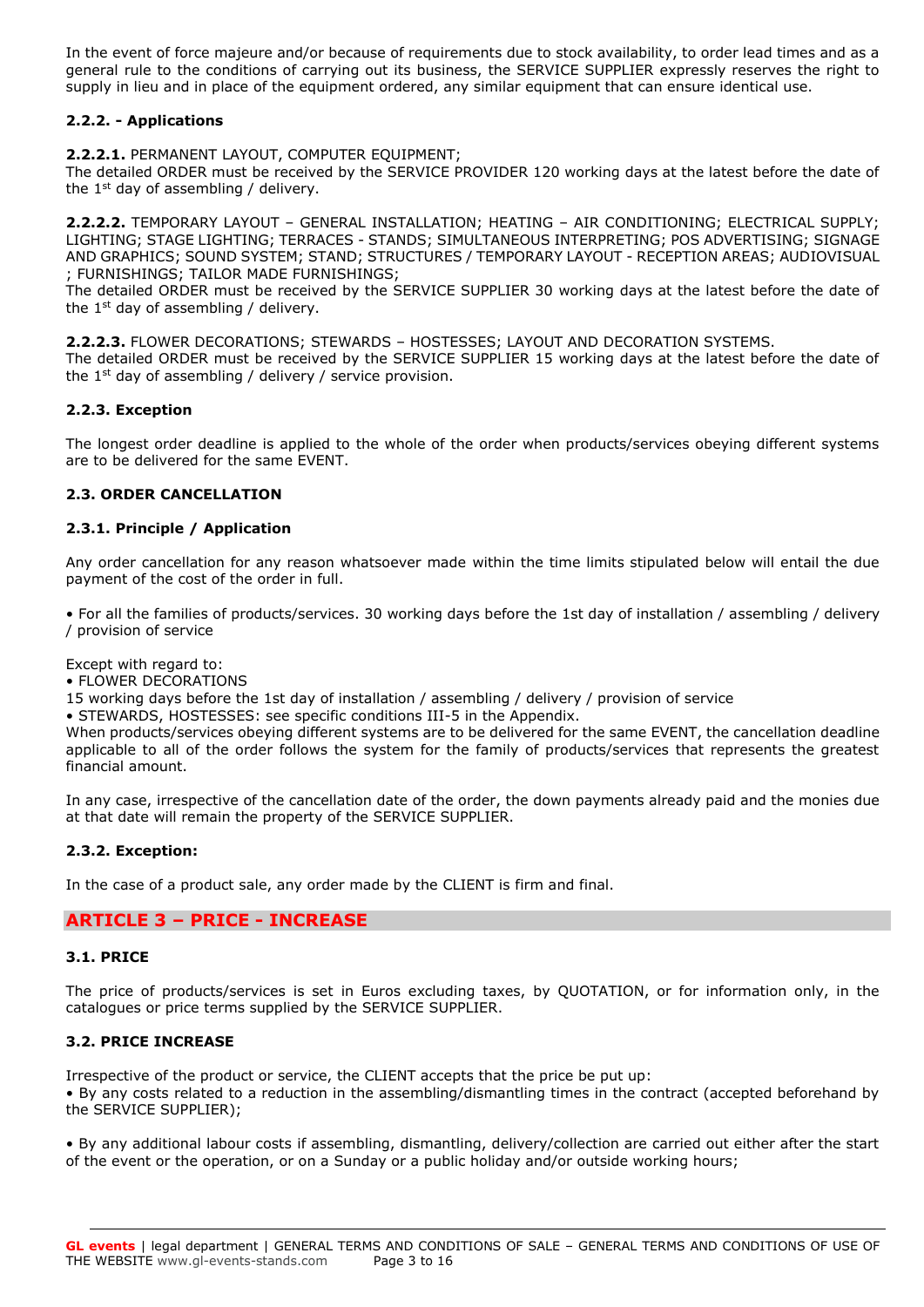• By any additional costs borne by the SERVICE SUPPLIER if, for the products and/or services concerned, the installation site is not accessible to an articulated lorry and/or a fork-lift truck or if the information sent to it is incorrect or incomplete and/or if the assembly-dismantling area is occupied by others and/or equipment;

• And/or by any transport and labour costs if the distance between the place of loading and the place of delivery (installation / assembling / provision of service) is greater than the applicable fixed price or if the SERVICE SUPPLIER is not present as such at the EVENTS;

• By any costs related to any changes, after the order, in applicable regulations or exceptional measures taken by the authorities concerned (police department, fire service or others);

In addition, any order placed outside the deadlines specified in article 2 and before the  $1<sup>st</sup>$  day of assembling / installation / delivery / provision of service will be increased by 15%, 20% or 30 % of the pre-tax price in force depending on the type of products involved and the effective date of the order.

Lastly, any order placed with effect from the first day of assembly will be increased by 15% of the pre-tax price in force.

### **3.3. ADMINISTRATIONS COSTS**

A fixed administration fee amounting to 15€ excluding VAT will be invoiced to the CLIENT for each order for a total sum less than 250€ excluding VAT and excluding contributions to insurance and restoration costs, confirmed by the SERVICE SUPPLIER according to the provisions of article 2 above.

# **ARTICLE 4 - DELIVERY - RETURN - DISPUTES**

The following reports will be drawn up:

- SERVICE SUPPLIER's delivery note when making the rented equipment available
- Return slip for the equipment when returned
- AND/OR
- Acceptance report at the end of assembling the equipment
- Return report before dismantling the equipment

On this occasion the parties will be able to express reservations concerning the aforementioned reports. For want of any reservations, delivery – acceptance / collection – return will be perfect.

However, the CLIENT may notify the malfunctioning of any products (requiring starting up) within 24 hours of delivery, when the SERVICE SUPPLIER has carried out transportation.

After return, malfunctioning of these products revealed during tests made by the SERVICE SUPPLIER within 48 hours (working days) will be payable by the CLIENT, and the ensuing costs are payable on receipt of the invoice.

Lastly, as from delivery, the CLIENT will not be able to claim "force majeure" or an act of God against the SERVICE SUPPLIER, as the SERVICE SUPPLIER is considered to have performed its contractual obligations to perfection.

### **ARTICLE 5 - SITE /COMPLYING WITH STANDARDS**

### **5.1. SITE(S)**

The CLIENT promises to guarantee the SERVICE SUPPLIER that the site(s) / venue(s) at which the rented / or sold equipment is to be installed is(are) compliant:

• with the SERVICE SUPPLIER's operating conditions, and in particular will be freely accessible to the SERVICE SUPPLIER and any third parties and/or equipment belonging to these third parties during the assembly and dismantling periods.

• with the legal and statutory conditions (of safety, lighting, etc.) in force for the planned operation.

The CLIENT guarantees the SERVICE SUPPLIER that the owner or user of the site where the EVENT is taking place has expressly given its consent for the transport and assembling of the equipment ordered.

The CLIENT also undertakes to supply the SERVICE SUPPLIER, 30 working days at the latest before the date of the 1st day of installation, with the details of any site constraints (underground/overhead network, ground resistance, etc.) and the precautions, particularities and/or prohibitions for assembling or others that are related to this.

With regard to the owner or user of the site where the EVENT is taking place, the CLIENT will deal with repairing any damage caused to the site as a result of the nature of the equipment installed by the SERVICE SUPPLIER according to good practices and (i) will cover the SERVICE SUPPLIER against any complaint and (ii) will bear the costs of repairing alone.

Change of site will result in cancellation of the order.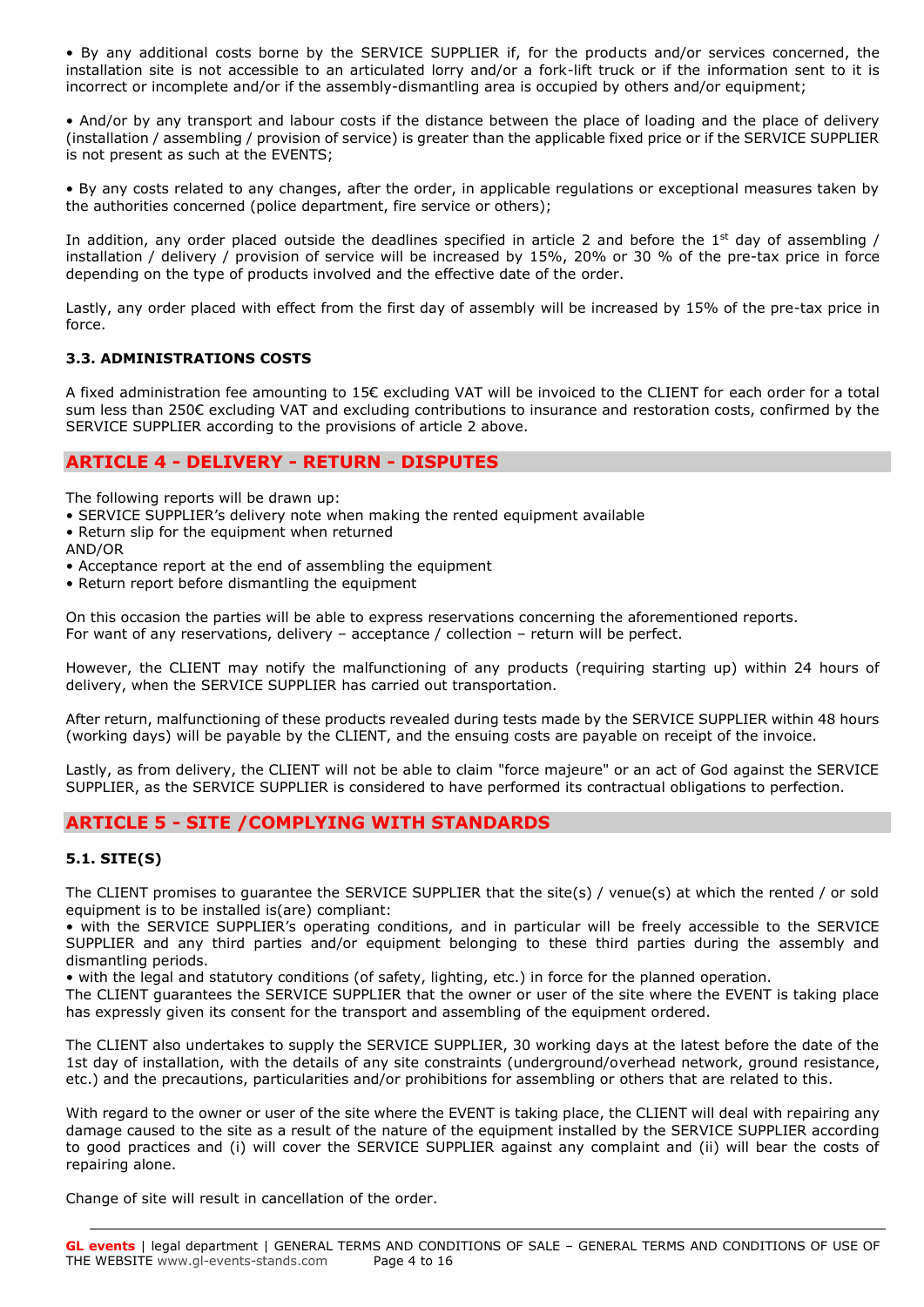### **5.2. COMPLYING WITH STANDARDS**

The CLIENT shall see to it that its event is compliant with the current legislative and statutory provisions.

It will see personally to obtaining any authorisations (i) required for holding this event, and more especially, without this list being exhaustive, for the sale of alcoholic drinks, for the late opening of the event, for the unrestricted disposal of the intellectual property rights, trade names, trademarks, Performing Rights organisations etc. used within the framework of the event and (ii) relative to setting up and using the equipment ordered.

It undertakes to relieve and cover the SERVICE SUPPLIER against all the prejudicial consequences that may result from failure to observe the aforementioned provisions. And in particular, in the event of cancellation or interruption of the event resulting from a lack of appropriate authorisation, the CLIENT remains liable for full payment for the service, whatever the reason given by the competent authorities

The CLIENT alone will be responsible, both criminally and legally, for any possible consequences of a failure to have authorisation, without it being able to seek the SERVICE SUPPLIER's responsibility for whatever cause.

### **5.3. REPORTS**

The CLIENT and the SERVICE SUPPLIER agree that before making available and discharging the site(s) there will be an inventory on entry report and an inventory on exit report, or failing agreement, a bailiff will be called upon.

### **ARTICLE 6 - RESPONSIBILITY - INSURANCE - RESTORATION COSTS - DEPOSITS**

As from its being made available, its delivery or acceptance, the CLIENT will be sole guardian of the rented equipment and solely responsible for any theft, loss or damage suffered or caused by this equipment, and this will be so until it is returned.

During this period the SERVICE SUPPLIER disclaims all responsibility concerning the documents, objects, samples, equipment or others present in/under/on the equipment rented by the CLIENT.

Should it prove impossible to carry out the repair or the return of the rented equipment, the latter shall be invoiced at its replacement value.

In all cases, the CLIENT will furthermore be invoiced a fixed restoration cost covering all routine cleaning and maintenance operations enabling reuse of the equipment by the SERVICE SUPPLIER This fixed contribution, the cost of which is set in point I-1 of the specific conditions shown in the Appendix to these conditions, does not exclude the invoicing of any other expenses (for repairs and/or replacement) required for reuse of the equipment.

At the time of order, should the SERVICE SUPPLIER's responsibility be involved, on whatever grounds and for whatever cause, all damage taken into account and in particular direct and indirect damage (comprising intangible loss), this will be strictly limited to a sum equivalent at the most to the cost or to the portion of the cost of the order judicially recognized as being non-fulfilled or defaulting, and this sum cannot be higher than the limit(s) of coverage of the SERVICE SUPPLIER's insurance policy, limits that the SERVICE SUPPLIER will furnish on request.

Whatever the case may be, the SERVICE SUPPLIER shall not be held liable for any claims whatsoever, including theft, loss, damage, destruction, etc ..., related to personal belongings and items, including but not limited to: laptops, tablets, phones and generally all electronic devices, cash and securities as well as art items and collectibles, jewelry and furs, precious stones, pearls, watches, etc.

### **6.1. INSURANCE – CIVIL LIABILITY**

The CLIENT states that it is covered for professional civil liability and operating, an insurance policy that should (i) cover the responsibilities that the persons authorized by the CLIENT to use the rented products might incur, (ii) be extended to any damage caused by the rented STRUCTURES / TERRACES – STANDS themselves, and will furnish its statement of cover at the SERVICE SUPPLIER's first request.

### **6.2. INSURANCE – DAMAGE CAUSED TO THE RENTED EQUIPMENT – RESTORATION COSTS**

When the goods are transported, delivered, installed and collected by the SERVICE SUPPLIER, the order implies a contribution to the cost of the insurance and restoration costs organised by the latter, payment for which shall be attached to the order. The contribution invoiced to the CLIENT for STRUCTURES / TERRACES-STANDS only relates to restoration costs, for which the CLIENT must take out a "all-risks damage" insurance policy).

The cover applies to the CLIENT during the period the goods are made available.

Failing settlement of this contribution, the order will not be taken into account or, if it is, the CLIENT will be invoiced for the disorder, damage or missing parts at the price of repairing the goods, or their replacement value if they cannot be repaired.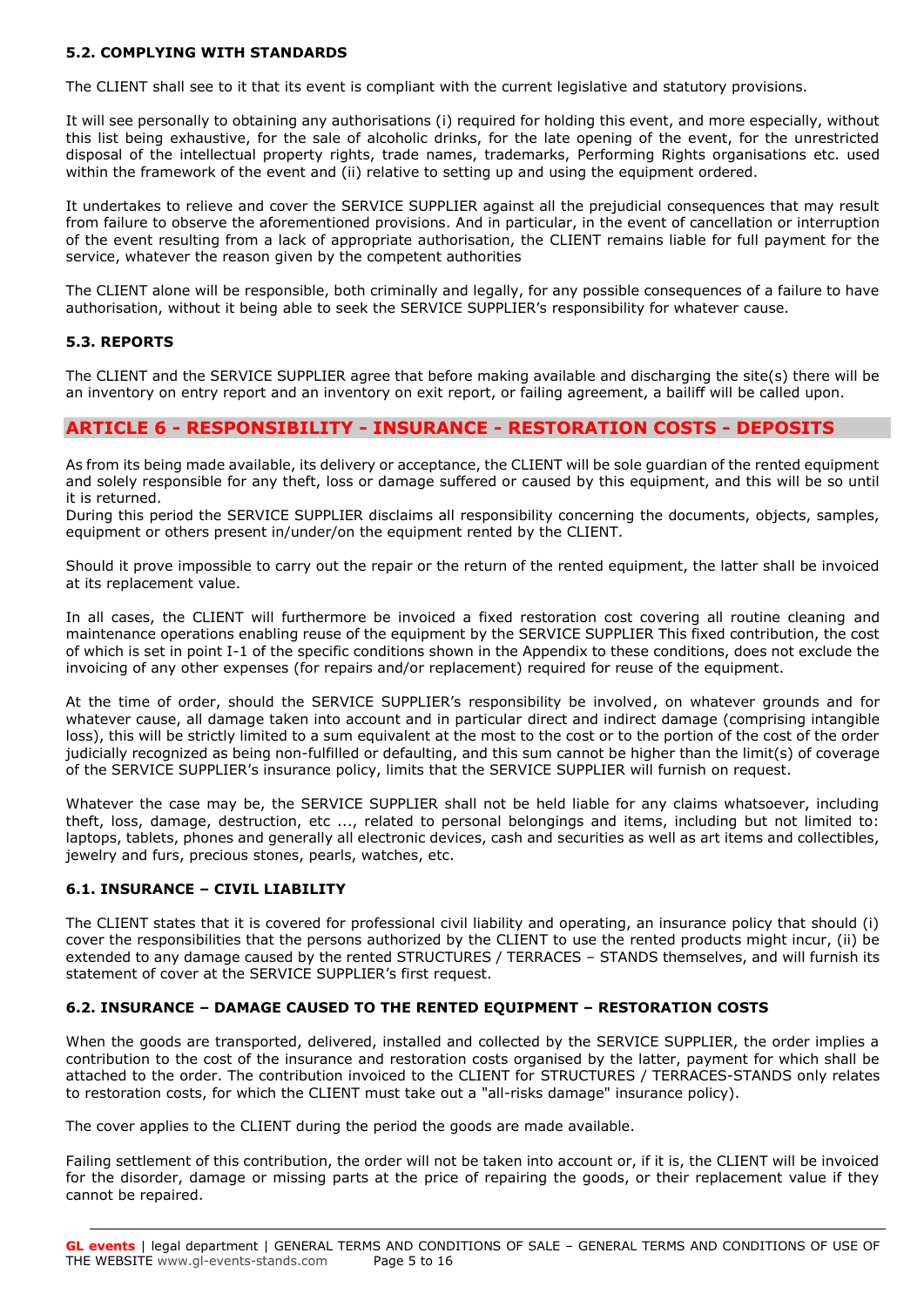Contribution to the cost of the insurance policy and restoration costs does not hamper the enforcement of paragraph 6.3 of these terms and conditions.

The insurance system per family of products/services is laid down at I-1 of the in the Specific Terms given in the Appendix.

### **6.3. DEPOSIT**

Whatever the type of event, a deposit by cheque can be required with the order. Failing this, the latter will not be taken into consideration.

This deposit will be returned to the CLIENT after payment in full of any monies due, and return of the equipment in good condition at the scheduled date.

Should the CLIENT fail to return the equipment within 48 hours of the initial deadline, or fail to make its collection possible by the SERVICE SUPPLIER, this equipment will be considered to be lost for good and the deposit will be deducted from the replacement value or repair of the equipment.

The deposit system per family of products/services is laid down in the Specific Conditions.

# **6.4. CANCELLATION INSURANCE FOR THE EVENT**

When it is the organizer of an EVENT, the CLIENT must take out cancellation insurance for the event for a value at least equivalent to the total amount, inclusive of VAT, of the order and name the SERVICE SUPPLIER as insured beneficiary. It will furnish a copy of the policy at the SERVICE SUPPLIER's first request.

# **ARTICLE 7 – VARIOUS OBLIGATIONS**

### **7.1. USE**

The CLIENT undertakes:

• To use the equipment in accordance with its usual purpose, to do nothing nor allow anything to be done that could lead to its damage or its disappearance, to give it the normal maintenance required, to keep it and to return it in good working order and clean, and to respect the SERVICE SUPPLIER's particular recommendations, specific advice for use, and appropriate warnings which it acknowledges having read notably in these TERMS and CONDITIONS, the specifications sheets, and/or the documents that were handed over to it on delivery;

• not to carry out any modification or repair, however small;

• to use it in covered places, away from water seepage, with a reservation made for the equipment naturally designed to be used outdoors and on consolidated ground;

• to allow any of the SERVICE SUPPLIER's representatives or persons authorized by the latter unrestricted access to the equipment installed and to take any necessary steps to make their mission easier;

• to return it to the SERVICE SUPPLIER free of any object.

### **7.2. FAILURE TO RETURN/DELAY IN RETURNING**

Barring specific agreements, whatever the length of rental, the CLIENT's failure to return the rented equipment within the allotted time will entail ipso jure the payment by the CLIENT of an immobilisation indemnity by way of penalty clause corresponding to the cost of rental without prejudicing any damages that might result from this. Furthermore, and without prior formal notice, the SERVICE SUPPLIER will be able to regain possession by means of a simple summary order given by the President of the Commercial Court or the High Court of Lyon.

### **7.3. OWNERSHIP**

The equipment rented by the SERVICE SUPPLIER remains its property in full.

The equipment sold by the SERVICE SUPPLIER remains its property in full until the price, in principal and interest, has been fully paid. If the CLIENT wants the purchased equipment to be transformed, or resold, or incorporated into another good it shall pay the SERVICE SUPPLIER the balance of the cost beforehand.

However, the transfer of risks takes place when the equipment is made available to the CLIENT in our workshops or when the SERVICE SUPPLIER hands it over to the carrier. Consequently, it is up to the CLIENT (purchaser) to check the state of the equipment in the carrier's presence and to carry out any recourse against it in the event of damage.

The CLIENT refrains from assigning, renting, lending, moving, pledging, or letting the equipment held be seized by one of its creditors until it is returned to the SERVICE SUPPLIER or until it has paid for it in full in the case of purchase.

The CLIENT undertakes to inform the SERVICE SUPPLIER forthwith of any incident liable to affect the ownership of the aforementioned equipment.

### **7.4. ILLUSTRATIONS/PHOTOS**

The illustrations and/or photos featured in the sales documentation (irrespective of the medium) are not binding.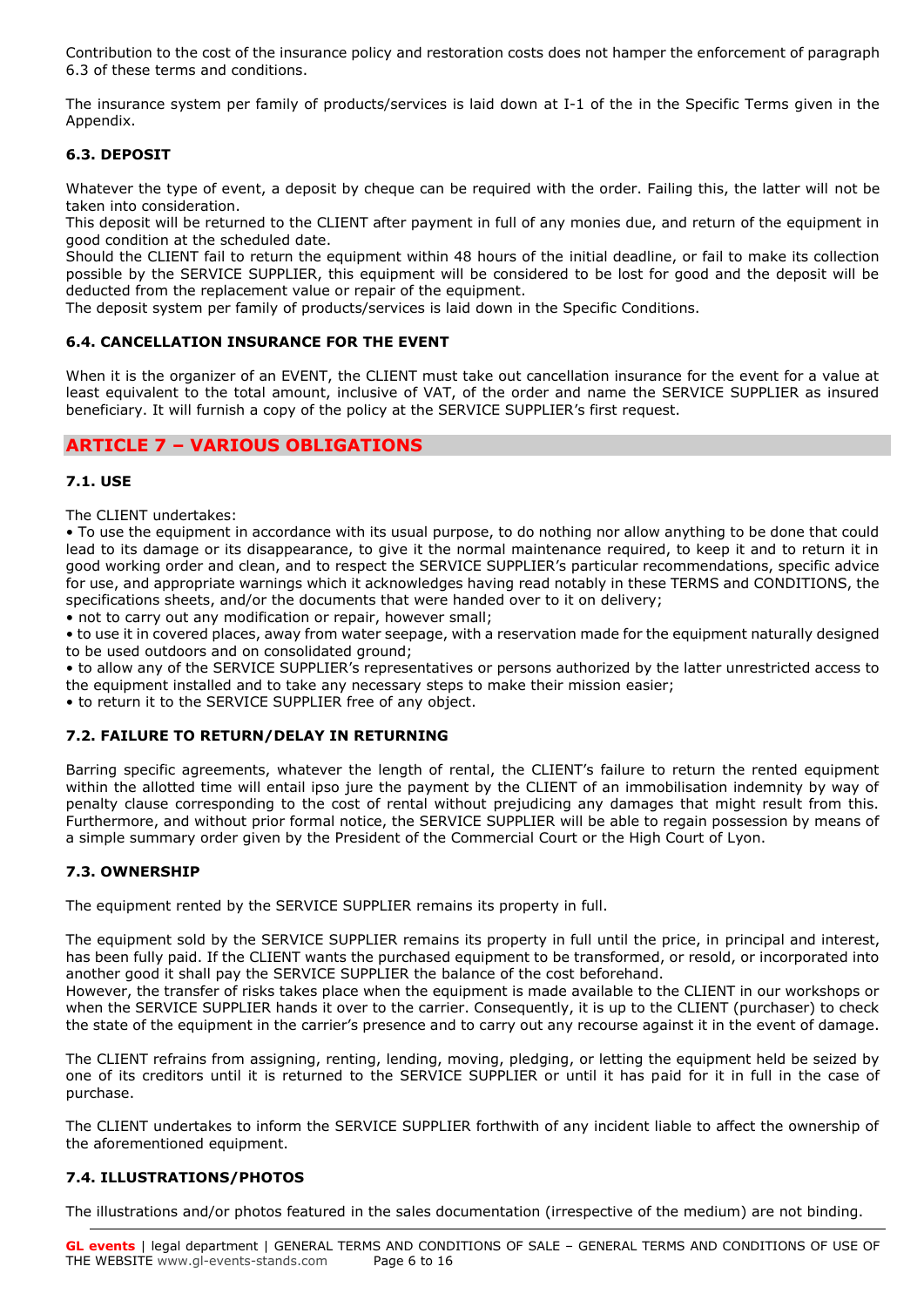#### **7.5 MEASURES AGAINST ILLEGAL WORKING**

The SERVICE SUPPLIER is committed to meeting all legal obligations and regulations for which it is responsible in connection with measures against illegal working.

# **ARTICLE 8 – SPECIFIC CONDITIONS**

The applicable Specific Conditions are appended hereinafter and make up an indivisible whole with the General Terms and Conditions.

### **ARTICLE 9 – TERMS OF PAYMENT**

Unless otherwise agreed with our sales department, payment of the full amount inclusive of tax of the order, including contribution to the cost of insurance and to restoration costs as well as the deposit, shall be attached to the order and will be payable by cheque, banker's card, draft (deemed without costs and returned accepted by the CLIENT within eight working days from its being sent), promissory note or transfer. The CLIENT will not be granted any discount for early payments.

Any late payment of the amounts due by the due date, howsoever arising, by the CLIENT and for any reason whatsoever, will (following formal notification) incur late payment interest charges calculated using the rate of interest applied by the Central European Bank to its most recent main refinancing operation, increased by ten (10) percentage points without being less than three (3) times the legal interest rate in force on this date (based on the due date, the CEB rate applicable during the first half of the year concerned shall be the rate in force in the 1 January of that year and that applicable during the second half will be the rate in force on the 1 July of that year). The CLIENT will also be liable for a fixed fee for recovery costs in any commercial transactions provided for in articles L. 441-6 and D. 441-5 of the Commercial Code, as well as, on presentation of receipts, any additional compensation.

No compensation can be made without the prior written consent of the SERVICE SUPPLIER.

### **ARTICLE 10 – AVOIDANCE CLAUSE**

The SERVICE SUPPLIER's obligations will be suspended for a period of fifteen days in the event of force majeure, bad weather, unknown cause outside its control, non-compliance of the erection site/place of delivery, incomplete and/or incorrect information in the order. At the end of this period, if no change has taken place allowing the SERVICE SUPPLIER to resume obligations, the contract will be automatically cancelled, with it being clear that, in this event, all the costs set out by the SERVICE SUPPLIER will be taken care of by the CLIENT and will be payable on receipt of the invoice.

Furthermore, it is agreed that, unless otherwise agreed in writing by the SERVICE SUPPLIER, the CLIENT's failure to pay at the due date could entail suspension of the current services and termination ipso jure of the order without prejudice to any damages that might result from this and will mean (i) the event of default and immediate payability of any monies still due whatever the payment method provided for (bill accepted or not), (ii) by way of penalty clause, payability of an indemnity equivalent to 15 % of any monies owed, as well as the possible legal costs.

Lastly, the SERVICE SUPPLIER can terminate its contractual relationship with the CLIENT, after formal notice given by recorded delivery letter has been fruitless for more than 8 days, and/or immediately interrupt its PROVISION OF SERVICE should the CLIENT have failed to perform one or other of its obligations without prejudicing any other rights and recourse that might result from this.

### **ARTICLE 11 – PERSONAL DATA**

In pursuance of act no. 78 - 17 of 6th January 1978 relative to data processing, data files and individual liberties, the CLIENT has right of access to the information concerning it. At its request, this can be given to it and in case of error or modification, be corrected by the SERVICE SUPPLIER.

### **ARTICLE 12 – ELECTING DOMICILE – APPLICABLE LAW – ASSIGNMENT OF JURISDICTION**

For the performance of these terms and conditions, the CLIENT and the SERVICE SUPPLIER elect domicile in their respective registered offices.

Expressly agreed between the parties (the SERVICE SUPPLIER and the CLIENT), these terms and conditions and their consequences shall be governed exclusively by French Law, with regard to both the rules of procedure and those of content, and the parties expressly waive the application of any provisions of the VIENNA Convention dated 11<sup>th</sup> April 1980 concerning international sales contracts for goods.

It is expressly agreed that only the courts of Lyon have jurisdiction to hear any disputes relating to the interpretation and execution of this contract, as the CLIENT waives the legal expertise it could take advantage of.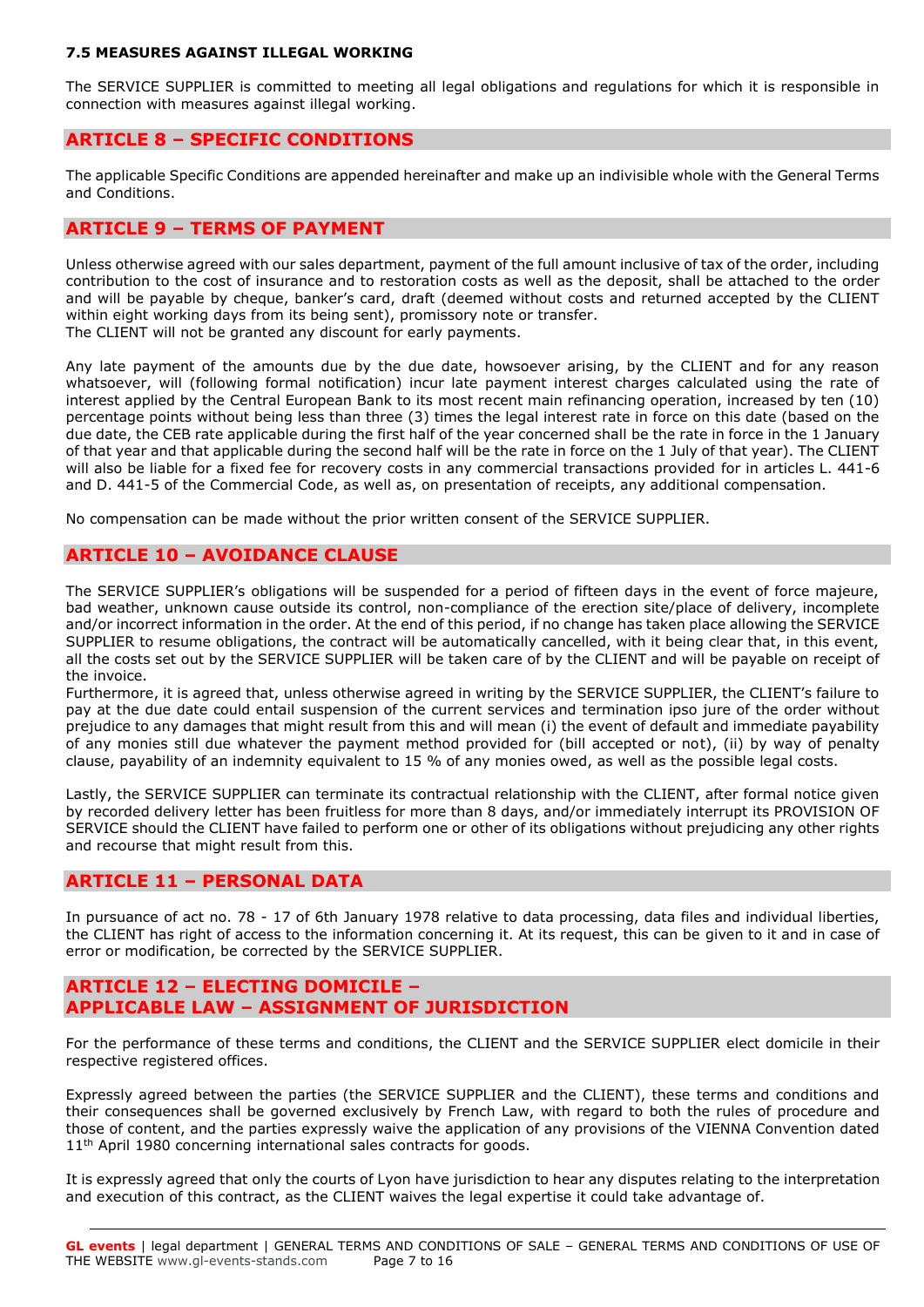Provisions to the contrary stipulated on the CLIENT's commercial documents are deemed not written.

The signature of a bill of exchange or of a promissory note does not constitute a dispensation to this clause.

# **ANNEX: Specific Terms & Conditions**

# **I – INSURANCE – DAMAGE CAUSED TO THE RENTED EQUIPMENT -RESTORATION COSTS**

### **I-1 GENERAL REMARKS**

| оf<br>Amount<br>before<br>service<br>OR.<br>€<br>tax in<br>οf<br>Amount<br>rental before tax<br>in $\epsilon$            | Contribution<br>to insurance<br>and<br>restoration<br>$costs$ as $\%$<br>$***$ | Products affected                                                                                                                        | Damage covered                                                                                                                 | Excess                                                                                                                                                                                                                                               |
|--------------------------------------------------------------------------------------------------------------------------|--------------------------------------------------------------------------------|------------------------------------------------------------------------------------------------------------------------------------------|--------------------------------------------------------------------------------------------------------------------------------|------------------------------------------------------------------------------------------------------------------------------------------------------------------------------------------------------------------------------------------------------|
| 0 to 500<br>501 to 1250<br>1251 to 2500<br>2501 to 10000<br>10001 to 30000<br>30001 to 50000<br>50001 to 100000<br>above | 9.5%<br>8.5%<br>7.5%<br>6.5%<br>5.5%<br>4.5%<br>2.5%<br>1.8%                   | Furnishings/Floral<br>decorations/Tempor<br>Stand<br>ary<br>Layout/General<br>Installation/Signs/A<br>dvertising                         | fire,<br>leaks, theft (subject to an $ $ the CLIENT<br>official complaint being<br>lodged), excluding<br>all l<br>other damage | explosion, water In the event of a claim,<br>will<br>be<br>required to<br>pay<br>an<br>10%<br>of<br>excess<br>including tax of the<br>amount of the order,<br>due on receipt of the<br>invoice.                                                      |
|                                                                                                                          |                                                                                | Heating/Air<br>conditioning/<br>Services/Electricity/<br>Lighting/<br>Staging/<br>Sound/<br>Simultaneous<br>interpreting/Audiovi<br>sual | accidental breakage, fire, In the event of a claim,<br>leaks,<br>water<br>explosion,<br>all<br>excluding<br>other<br>damage    | the CLIENT<br>will<br>be<br>required to<br>pay<br>an<br>10%<br>οf<br>excess<br>including tax of the<br>amount of the claim<br>with a<br>0f<br>minimum<br>4,500€<br>and<br>a<br>maximum of 7,500 $\varepsilon$ ,<br>due on receipt of the<br>invoice. |

\*\* The share of the "Contribution to restoration costs" corresponds to the first 1.5% invoiced as a contribution to insurance and restoration costs.

### **I.2 STRUCTURES – TERRACES/STANDS**

FOR STRUCTURES- TERRACES/STANDS, only the contribution to restoration costs will be invoiced.

Throughout the time the (STRUCTURES – TERRACES/STANDS) are in its keeping, the CLIENT will take out, at its expense, a "COMPREHENSIVE DAMAGE" policy covering in replacement value the SERVICE SUPPLIER with an assignment of indemnities in its favour, a policy that shall also cover the SERVICE SUPPLIER's operating losses following on from any disaster, for the period (i) in which it would be unable to use the damaged rented goods, (ii) needed to stock up again with similar equipment, a period conventionally limited to 12 months when a "long-term" rental is concerned, that is to say making equipment available for more than sixty consecutive days.

Any loss, destruction or damage to the rented equipment shall be notified in writing to the SERVICE SUPPLIER in return for an acknowledgement of receipt.

The SERVICE SUPPLIER can ask the CLIENT at any time to furnish the proof that the above obligation has been fulfilled. Failing this, the SERVICE SUPPLIER will be able to terminate the order ipso jure and without notice.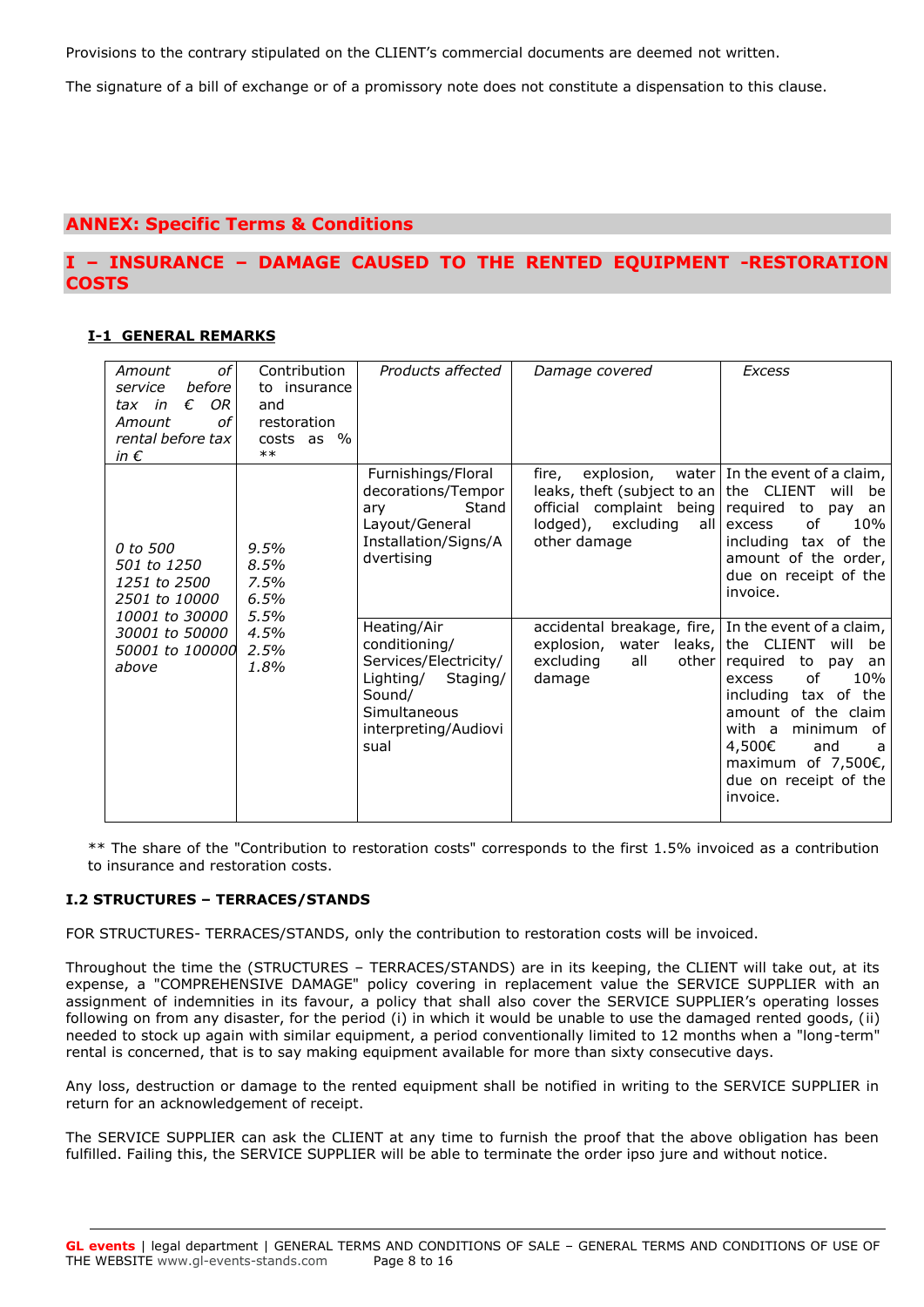### **II – DEPOSIT**

In the absence of payment by cheque of the deposit, the order will be considered to be cancelled with all the consequences provided for in article 2 - paragraph 2.3. of the general terms and conditions. These deposits will be returned to the CLIENT, after payment in full of any monies due and the return of the equipment in good working order and clean at the date indicated.

Should the CLIENT fail to return the equipment within 48 hours of the initial deadline or fail to make its collection possible by the SERVICE SUPPLIER, this equipment will be considered to be lost for good and the deposit will be cashed.

### **II.1 FURNITURE – COMPUTER EQUIPMENT**

Whatever the type of event, a deposit by cheque will be required with the order for the rental of equipment when the rate is to be "on collection", that is to say when the SERVICE SUPPLIER will make the equipment ordered available to the CLIENT at its premises, and this deposit will be equivalent to FIVE (5) times the net rate of rental on collection, increased by the replacement value of the packaging if necessary and by VAT.

### **II.2 TEMPORARY LAYOUT/GENERAL INSTALLATION- STANDS**

Whatever the type of event, a deposit by cheque will be required with the order for the rental of equipment, and this deposit will be equivalent to the replacement value (furnished on request) increased by the replacement value of the packaging if necessary and by VAT.

### **II.3 AUDIOVISUAL AIDS - HEATING – AIR CONDITIONING; LIGHTING; STAGE LIGHTING:**

The CLIENT has to pay a deposit by cheque, the amount for which will be equivalent to the replacement value of the equipment (packaging included), increased by VAT, and it will be informed of this amount if it so requests.

### **III - CONDITIONS OF USE: PARTICULARITIES - WARNINGS - SPECIFICITIES**

### **III.1 STRUCTURES – TERRACES/STANDS**

The CLIENT shall provide the installation diagram within the deadlines prescribed, shown by (i) the layout for the STRUCTURES – TERRACES/STANDS desired, or (ii) any specific instructions helping to identify the four points corresponding to the four corners of each of the STRUCTURES – TERRACES/STANDS.

Failing this, the CLIENT will be invoiced the additional costs borne by the SERVICE SUPPLIER to draw them up.

The access and installation sites shall be levelled, suitable for motor vehicles et and accessible to delivery and assembly machinery for STRUCTURES - TERRACES/STANDS. Furthermore, access to the site during DELIVERY, ASSEMBLY and DISMANTLING operations must be secure in accordance with current safety regulations (in particular, fencing and closure of access roads) by the CLIENT and at his expense.

The CLIENT shall be present or appoint a person to show the erection area to the SERVICE SUPPLIER. This area shall be marked out or traced on the ground to enable the rented equipment to be set up.

The CLIENT must be present on the first day and at the very start of assembling and will be responsible for identifying the four points corresponding to the four corners of each TERRACE/STAND with the SERVICE SUPPLIER.

If an error in tracing has been made by the CLIENT or its authorised agent, the assembly work, once started, cannot be interrupted and the CLIENT will lose all its rights to any recourse whatsoever.

The CLIENT shall take the necessary measures with an independent aid body which will inspect and verify the installations on its behalf according to the plans and after assembling.

With regard solely to the rental of Industrial buildings – multi-form structures / Tarpaulins, any period commenced is due and the contract will be renewed by tacit agreement per equivalent period, barring the option for one or other of the parties to terminate it on each anniversary date, in return for one month's notice given by recorded delivery letter.

### **III.1.1 STRUCTURE**

All the technical recommendations mentioned hereinafter are subject to constant updating issued following request made to our technical departments.

During the period of placing in readiness, the doors and exits must be closed in the event of high wind.

The temporary structures must be evacuated on the initiative and under the responsibility of the CLIENT for any wind with a force stronger than or equivalent to 80 km/hour.

In the event of snow, the CLIENT shall take every urgent step and in particular ensure that one or more forced-air heating appliances with shafts to evacuate flue gases are working so that the snow can be melted and thawed. This shall be done continuously, day and night (risk of collapse as from three centimetres).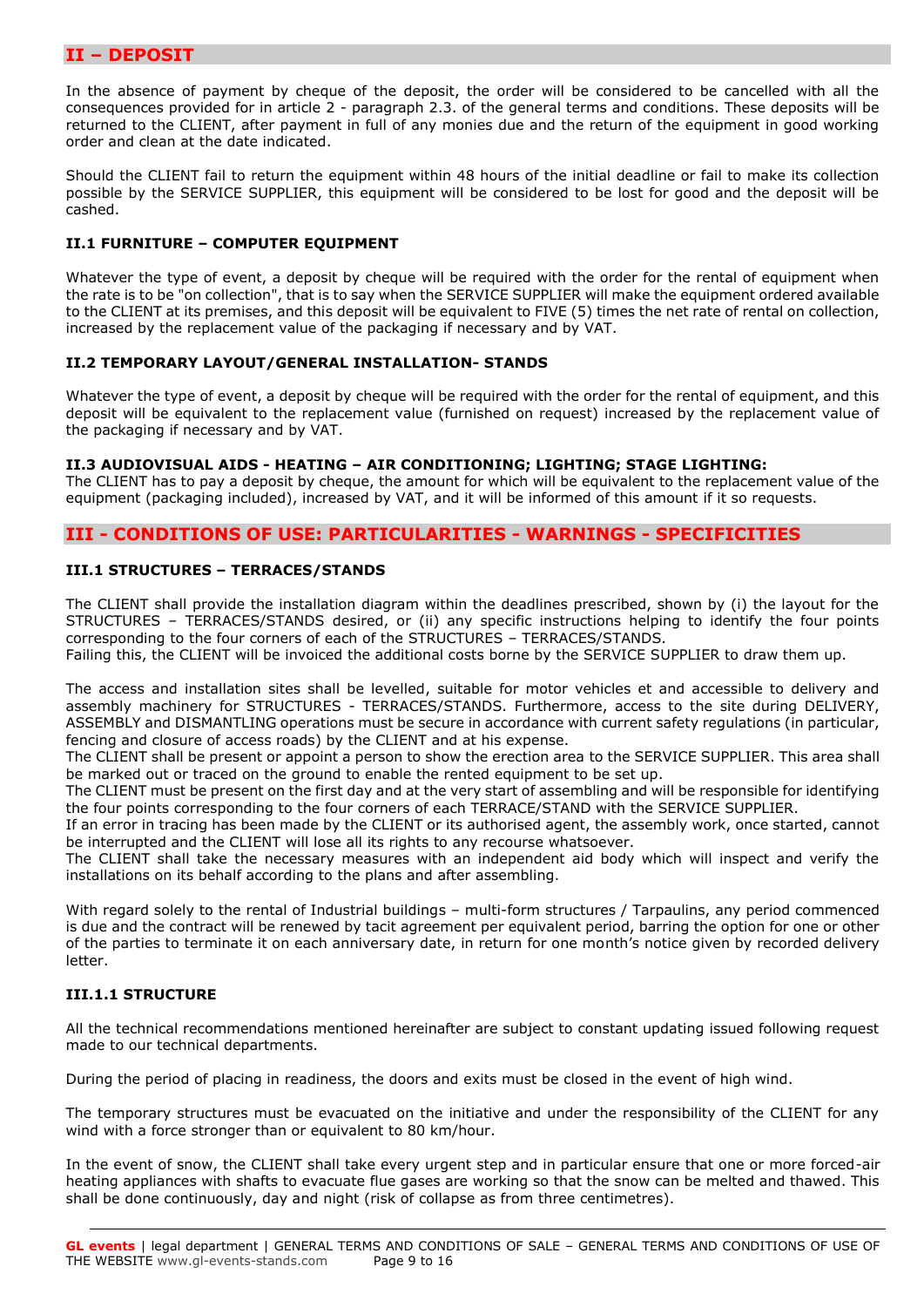In the event of partial or total collapse of our equipment for non-fulfilment or insufficiency of heating, the CLIENT will be responsible for all the damage.

Upholding the EVENT or operation under these conditions will be under the CLIENT's sole responsibility and it will assume all the consequences.

Snow: if, despite the previous measures, a 3-centimetre layer of snow persisted, the CLIENT shall order the evacuation under its responsibility.

It is expressly agreed that no nailing, application of adhesive or paint, hanging, drilling or fixing material to the temporary structures will be carried out on the rented equipment unless otherwise agreed in writing by the SERVICE SUPPLIER. If this were the case, the CLIENT would be invoiced for the repair which would be payable by cheque on receipt of the invoice and the CLIENT refrains from carrying out, having carried out or allowing the aforementioned action to be carried out.

In the event of flooding by rises in water levels, upflow of sewers, damp, water seepage and leaks, the SERVICE SUPPLIER will in no way be responsible for any damaged equipment and other damage and disorder.

The CLIENT refrains from taking, having taken, or letting any measure be taken that may hamper unrestricted access to the temporary structures (emergency exists, safety passages, firemen's access, etc.)

It is expressly held that the Gardens - Cottages, 2-slope Structures, three-dimensional Structures, Structure additions, Pavilions, 4 Seasons Village, Shelters, Pathways and Structure cladding are designed and installed taking normal meteorological conditions into account. The SERVICE SUPPLIER cannot be held responsible for any damage that might be caused to persons or equipment sheltered by these installations, when the solidity of the latter has been proven faulty as a result of a storm, torrential rain, heavy snowfalls, etc.

Guarding the installation site and the SERVICE SUPPLIER's products and/or services is the CLIENT's responsibility from the first day of assembling to the last day of dismantling.

The CLIENT is bound to obtain the necessary authorisations from SACEM to broadcast musical works by any means whatsoever (magnetic tape, video recordings, disks, radio, films, musicians, songs, etc.) and will furnish them upon the SERVICE SUPPLIER's first request.

### **III.1.2 TERRACES – STANDS**

The presence of the public on the terraces and stands is only authorised under the conditions set out in the QUOTATION, the specifications sheets and/or documents handed over on delivery, and the SERVICE SUPPLIER disclaims all responsibility, whatever the cause, in the event of failure to respect this clause by the CLIENT or any other third party.

The terraces and stands must be evacuated at any time and done so on the CLIENT's initiative alone and under its responsibility for any wind with a force stronger than or equivalent to 72 km/hour.

Upholding the EVENT will be under the CLIENT's responsibility and it will assume all the consequences.

The CLIENT refrains from (i) hanging any equipment from the terraces and stands, (ii) stocking any equipment beneath them.

The CLIENT is responsible for managing the access to the terraces and stands by any person and for any consequences that may result from this. It is also responsible for their evacuation under the same conditions.

Guarding the installation site and the SERVICE SUPPLIER's products and/or services is the CLIENT's responsibility from the first day of assembling to the last day of dismantling.

#### **III.2 TEMPORARY LAYOUT/GENERAL INSTALLATION –TEMPORARY LAYOUT/RECEPTION AREAS – STAND TAILOR-MADE FURNITURE – MEANS OF SIGNALLING – POS ADVERTISING- PERMANENT LAYOUT – HEATING/AIR CONDITIONING – ELECTRICAL SUPPLY – STAGE LIGHTING – SOUND SYSTEM – SIMULTANEOUS INTERPRETING – AUDIOVISUAL AIDS:**

Guarding the installation site and the SERVICE SUPPLIER's products and/or services is the CLIENT's responsibility from the first day of assembling to the last day of dismantling.

#### **III.2.1 TEMPORARY LAYOUT/GENERAL INSTALLATION –TEMPORARY LAYOUT/RECEPTION AREAS – STAND TAILOR-MADE FURNITURE – GRAPHICS AND SIGNAGE – POS ADVERTISING – PERMANENT LAYOUT:**

The CLIENT must specify with the order if the installation will be on concrete or on a floor, and attach to the latter a detailed, dimensioned plan of its stand together with the desired installation date.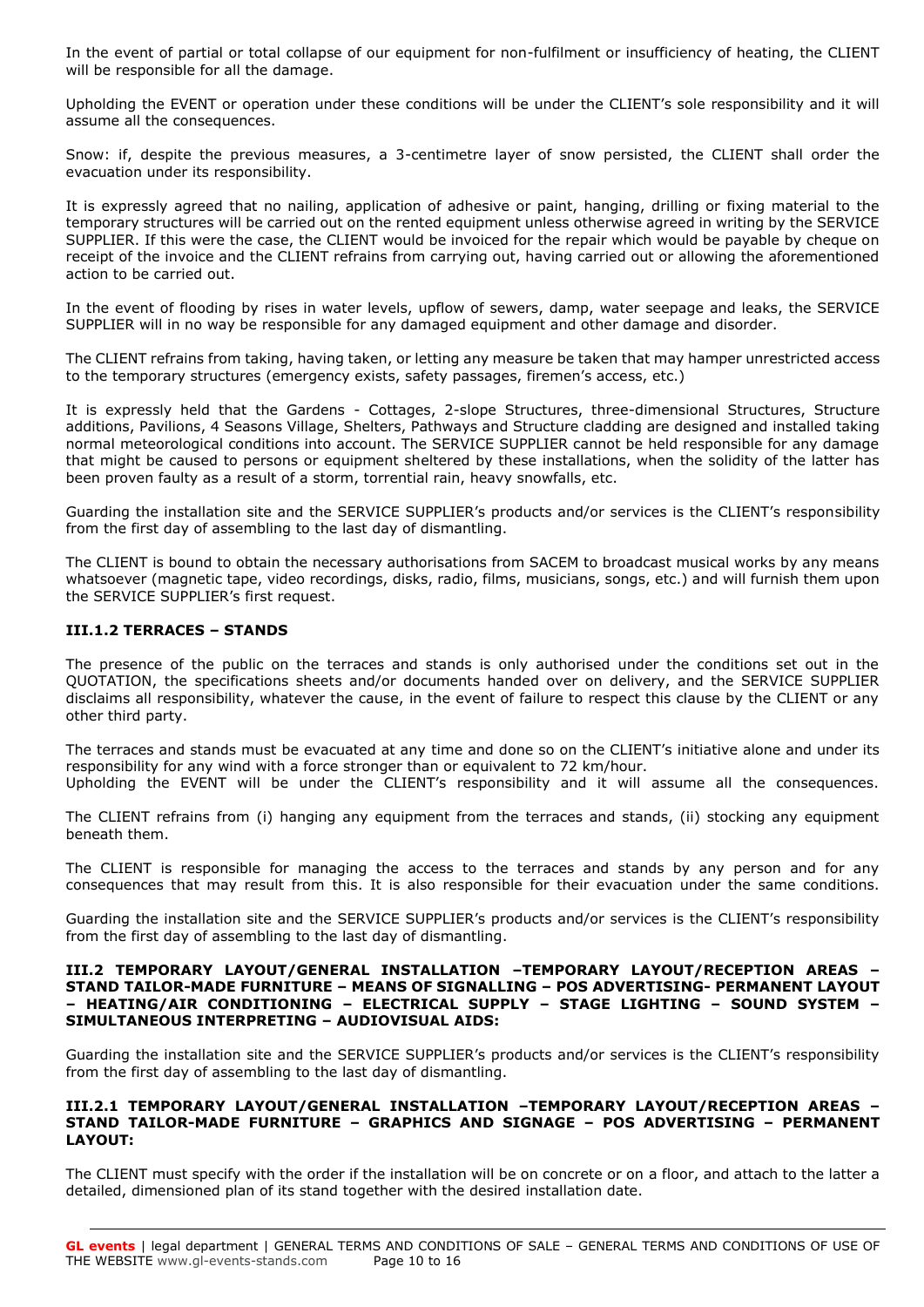With regard to floor coverings, the surface areas will be worked out taking into account any offcuts due to standard carpet widths (two- or four- metre widths). Floor covering surfaces will be rounded up to the nearest square metre.

In connection with signs, the CLIENT must obtain from the site landlord the necessary options for ceiling attachments (if this service is requested) as well as technical details (height, slinging points, permitted load).

Wall covering surfaces will be rounded up to the nearest square metre.

Guarding the installation site and the SERVICE SUPPLIER's products and/or services is the CLIENT's responsibility from the first day of assembling to the last day of dismantling.

### **III.2.2 HEATING/AIR CONDITIONING – ELECTRICAL SUPPLY – STAGE LIGHTING – SOUND SYSTEM – SIMULTANEOUS INTERPRETING**

It is the CLIENT's responsibility to provide the source of electricity and the water supply, except in special cases. The CLIENT undertakes to ensure that the SERVICE SUPPLIER has optimal access to this source. The SERVICE SUPPLIER will invoice it for any specific arrangements necessary for access to the services (in particular cabling, etc.)

The CLIENT refrains from opening any electrical cabinets and any electric connections unless expressly agreed to the contrary in writing by the SERVICE SUPPLIER beforehand. The SERVICE SUPPLIER accepts no responsibility, whatever the cause, if this provision is not respected.

In order to avoid theft, the CLIENT must lock up the equipment made available every evening.

Additional electric connections (i.e. non-standard) will be invoiced extra.

### **III.2.3 AUDIOVISUAL AIDS**

If it so desires, before collection from our premises, the CLIENT should test the equipment handed over in perfect working order in a test room placed at its disposal free of charge, as no complaint is admissible after the equipment has been collected.

The CLIENT is responsible with respect to third parties for use of the equipment and in particular for use of high frequency transmitters, audio and video equipment, walkie-talkies, radios, telephones, etc., without any recourse whatsoever against the SERVICE SUPPLIER.

Shock and tilt indicators are placed on the packaging of certain products (plasma monitors in particular) and their statuses will define the quality with which the CLIENT has transported and/or made use of the rented equipment.

The CLIENT will be invoiced for the light fittings returned out of action at 100 % of their replacement value. The same will apply for any cable and accessory that is not returned and any other equipment.

In order to avoid theft, the CLIENT must lock up the equipment made available every evening.

Additional electric connections (i.e. non-standard) will be invoiced extra.

### **III.3 FLOWER DECORATIONS**

The SERVICE SUPPLIER is responsible for their upkeep.

The CLIENT undertakes to see to it that the indoor plants rented are in an ambient environment of between 15 and 20 degrees Celsius from September to March.

### **III.4 – PERMANENT LAYOUT, FLOWER DECORATIONS, TAILOR-MADE FURNITURE, POS ADVERTISING, STAND, LAYOUT AND DECORATION SYSTEMS, STRUCTURES**

In the event of sale, manufacture of the products is only started after the CLIENT has expressly accepted the SERVICE SUPPLIER's plans within the required time limits.

Despatch dates are given for information only and do not include transport times. No equipment delivered will be taken back.

Packaging of the equipment is imposed and the CLIENT will be invoiced for its unpackaging.

Packaging is free, unless the CLIENT requests specific packaging.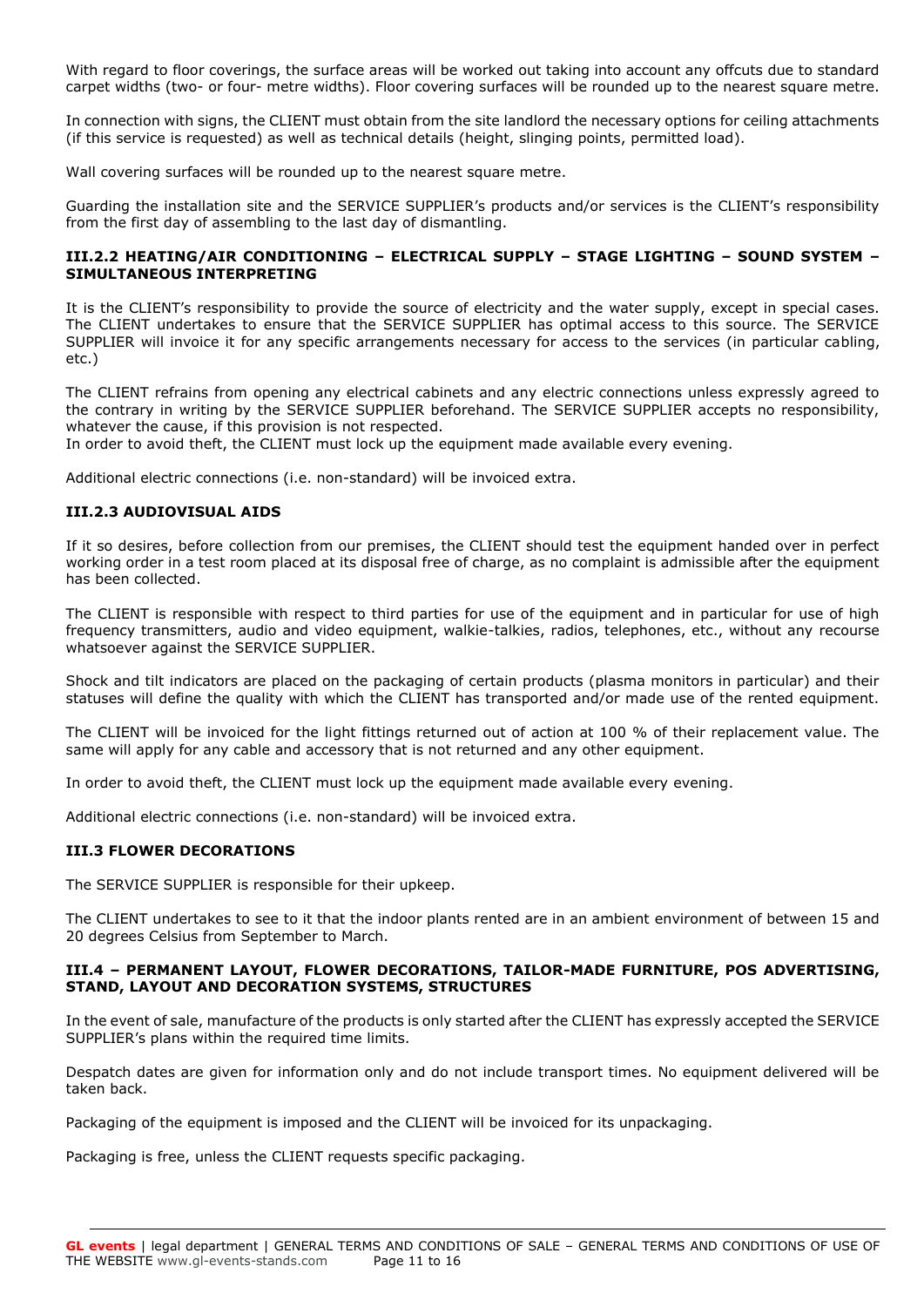### **III.5 STEWARDS/HOSTESSES**

The CLIENT must point out to the SERVICE SUPPLIER beforehand the specific characteristics related to the mission given, and especially if it takes place outside or not. If it does, it will be invoiced extra for the appropriate equipment supplied.

Furthermore the CLIENT is expressly forbidden to solicit an employee of the SERVICE SUPPLIER directly or indirectly into his employ for a similar task to that carried out on his behalf, or any employee and/or applicant of the SERVICE SUPPLIER who may be introduced to him by the SERVICE SUPPLIER.

The CLIENT must have taken all measures necessary to ensure compliance with this non-poaching clause by the beneficiary (-ies) of the services or those on behalf of whom these services are carried out.

As of need, the SERVICE SUPPLIER declines to accept any responsibility for a loss, if the cloakroom is not located in a completely closed and covered area, locked and accessible only to his employees for the entire duration of the service.

The CLIENT will ensure that Vehicle(s) that may be made available to employees of the SERVICE SUPPLIER are well maintained and correctly insured in accordance with legal obligations relating to mandatory insurance connected with using vehicles on the public highways.

It is expressly agreed that employees of the SERVICE SUPPLIER may never be considered as keepers of the vehicle entrusted to them.

In the event of cancellation of the order by the CLIENT, the CLIENT will pay the SERVICE SUPPLIER a fixed sum equivalent to 30% of the total amount of the order including tax where cancellation is D-8\* working days, 50% if D-4, 80% if D-2 and 100% for cancellation on the day D of the event (\* D being the 1st day of the service), payable on receipt of the invoice.

### **IV - WARRANTY**

### **IV.1 PERMANENT LAYOUT – LAYOUT AND DECORATION SYSTEMS – STRUCTURES (Industrial buildings/Tarpaulins) – STAND – POS ADVERTISING**

In the event of sale, the SERVICE SUPPLIER will replace free of charge (excluding labour/assembly dismantling/accommodation/trans-port costs) the parts acknowledged as being faulty by its technical departments (as a result of a latent defect related to faulty material, manufacture or design) with the exception of any other compensation, as from its delivery and for the duration stipulated in its documentation.

# **V - ONLINE ORDERS AND ONLINE ENQUIRY FOR TAILOR-MADE FURNITURES – POS ADVERTISING – SIGNAGE AND GRAPHICS – STANDS – STRUCTURES GENERAL TERMS AND CONDITIONS OF USE OF THE WEBSITE [WWW.GL-EVENTS-](http://www.gl-events-stands.com/)[STANDS.COM](http://www.gl-events-stands.com/)**

These provisions determine the terms and conditions pursuant to which the SERVICE SUPPLIER offers on its WEBSITES, to professionals only, a service of (i) online quotation (ii) online sale of TAILOR-MADE FURNITURES – POS ADVERTISING – SIGNAGE AND GRAPHICS – STANDS – STRUCTURES.

### **V.1 - Scope**

The objective of these General Terms and Conditions of Use is to define the terms and conditions in which CLIENTS use the WEBSITES and their functions, and in particular to define the terms of use for services accessible on the WEBSITES.

These provisions prevail over the General Terms and Conditions of Sale and the Specific Conditions I to IV.

By ordering TAILOR-MADE FURNITURES – POS ADVERTISING – SIGNAGE AND GRAPHICS – STANDS – STRUCTURES on the WEBSITES and by checking the box "*I accept the GENERAL TERMS AND CONDITIONS OF SALE*", the CLIENT acknowledges that he has read THESE TERMS & CONDITIONS and has agreed to them without reservation.

The SERVICE SUPPLIER reserves the right to modify THESE TERMS & CONDITIONS at any time, without prior notice; they will then be applicable as soon as they are placed online for every new order.

### **V.2 – Description of products and services which can be accessed on the WEBSITES**

The WEBSITES offer access to

(i) An online quotation enquiry for the sale of TAILOR-MADE FURNITURES – POS ADVERTISING – SIGNAGE AND GRAPHICS – STANDS – STRUCTURES. No contract is therefore entered into between the CLIENT and the SERVICE PROVIDER,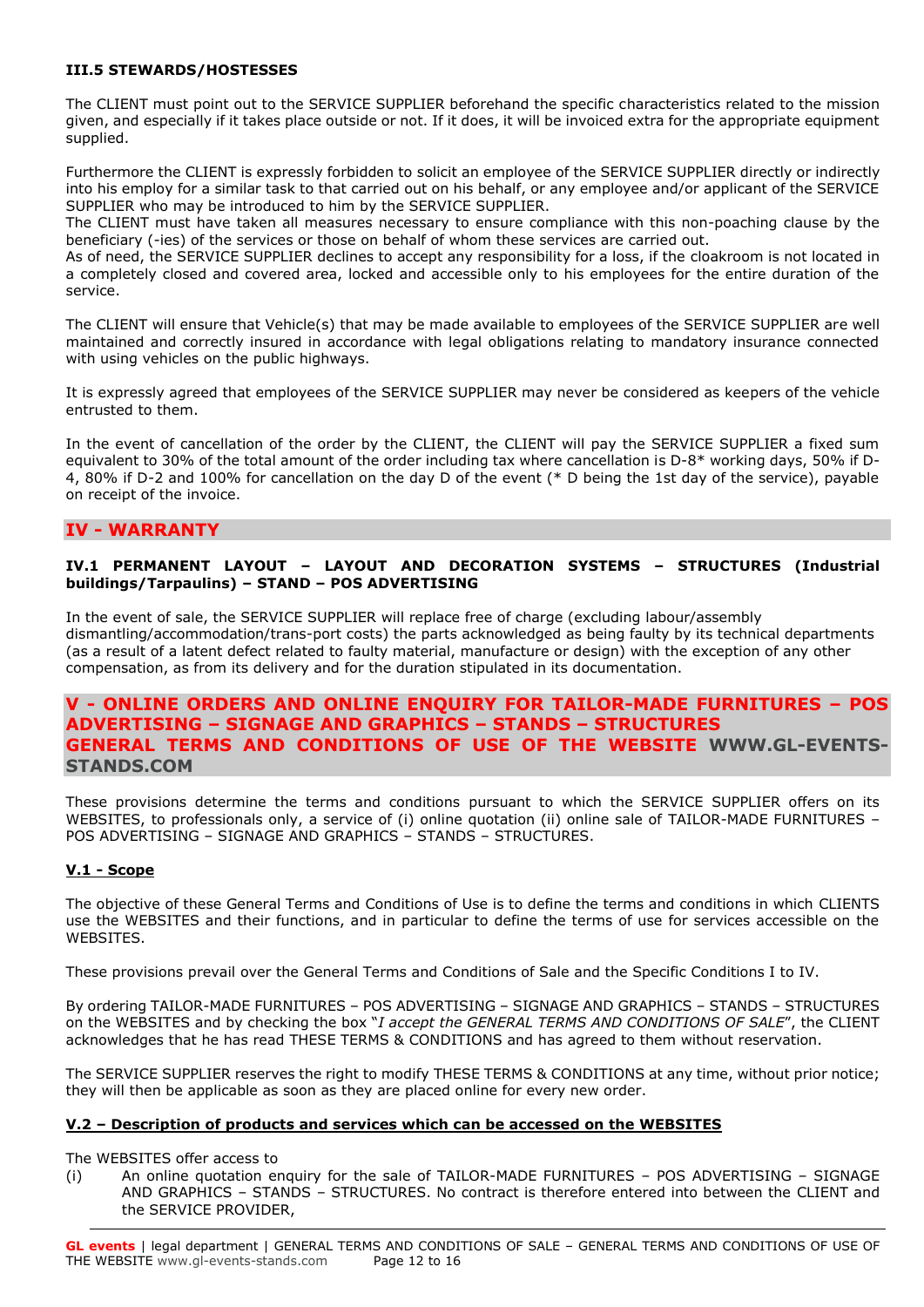(ii) An online order of TAILOR-MADE FURNITURES – POS ADVERTISING – SIGNAGE AND GRAPHICS – STANDS – STRUCTURES with an online secured payment.

### **V.3 – Terms of enquiry and management quotations**

V.3.1 Quotation enquiry

V.3.1.1 All CLIENTS legally able to enter into contracts under French law have access to the WEBSITES quotation enquiry service.

V.3.1.2 In order to request a quotation on the WEBSITES, the CLIENT shall view the different products and services available on the WEBSITES and add them to their shopping basket, which is then validated.

When requesting a quotation for the first time, the CLIENT shall go on to create an account. They shall receive an e-mail confirming the creation of an account which will enable them to log on to their account when requesting future quotations.

V.3.1.3 The CLIENT shall then log on to their account and may change the content of their request.

V.3.1.4 The CLIENT finalizes then confirms their shopping basket and sends their quotation request.

V.3.1.5 A quotation request e-mail confirmation is sent to the e-mail address provided when the account was created.

V.3.2 Quotation enquiry management

V.3.2.1 The CLIENT may view the history of their quotation enquiries and track the progress of their enquiries at any time by logging on to their account.

They may also access their final quotation enquiry and print it in PDF format.

### **V.4 - Ordering procedure**

V.4.1 The online TAILOR-MADE FURNITURES – POS ADVERTISING – SIGNAGE AND GRAPHICS – STANDS – STRUCTURES order service on the WEBSITES is accessible to any CLIENT, having legal capacity to enter into contracts, within the meaning of French law.

V.4.2 In order to be able to place an order on the WEBSITES, the CLIENT must be identified by email address and password. For any first order, the CLIENT must follow the procedure for creating an account, as indicated on the WEBSITE.

V.4.3. Notwithstanding the provisions of articles 2.2.1 and 2.2.2.2 of THESE TERMS & CONDITIONS, and except otherwise agreed by the SERVICE SUPPLIER, the CLIENT's order shall only be accepted if placed before the deadline as indicated on the WEBSITES as the case may be.

V.4.4 Notwithstanding the provisions of article 2.3.1 of the General Terms and Conditions, in case of cancellation of any order for any reason whatsoever, made less than two (2) working days before the date of the first day of delivery/installation at the delivery place indicated by the CLIENT in the ORDER, the whole order price shall remain the SERVICE SUPPLIER's property.

In case of cancellation of an EXHIBITION, the SERVICE SUPPLIER shall reimburse to the CLIENT the total price of the ORDER.

### **V.5 - TAILOR-MADE FURNITURES – POS ADVERTISING – SIGNAGE AND GRAPHICS – STANDS – STRUCTURES**

#### V.5.1 Offer

The TAILOR-MADE FURNITURES – POS ADVERTISING – SIGNAGE AND GRAPHICS – STANDS – STRUCTURES colors, photographic and digital presentations presented on the WEBSITES are not binding. The CLIENT represents that he is ordering TAILOR-MADE FURNITURES – POS ADVERTISING – SIGNAGE AND GRAPHICS – STANDS – STRUCTURES with full knowledge of that fact. The SERVICE SUPPLIER may modify the offer of TAILOR-MADE FURNITURES – POS ADVERTISING – SIGNAGE AND GRAPHICS – STANDS – STRUCTURES proposed on the WEBSITE, or put an end to such offer, without prior notice, subject to completion of transactions that have already been concluded.

V.5.2 TAILOR-MADE FURNITURES – POS ADVERTISING – SIGNAGE AND GRAPHICS – STANDS – STRUCTURES availability

The TAILOR-MADE FURNITURES – POS ADVERTISING – SIGNAGE AND GRAPHICS – STANDS – STRUCTURES offer is proposed by the SERVICE SUPPLIER within the limit of available inventory.

If one or more pieces of TAILOR-MADE FURNITURES – POS ADVERTISING – SIGNAGE AND GRAPHICS – STANDS – STRUCTURES should become temporarily or permanently unavailable, the SERVICE SUPPLIER shall make best efforts to update its WEBSITES. In no event shall the SERVICE SUPPLIER be liable for the lack of availability of one or more pieces of TAILOR-MADE FURNITURES – POS ADVERTISING – SIGNAGE AND GRAPHICS – STANDS – STRUCTURES.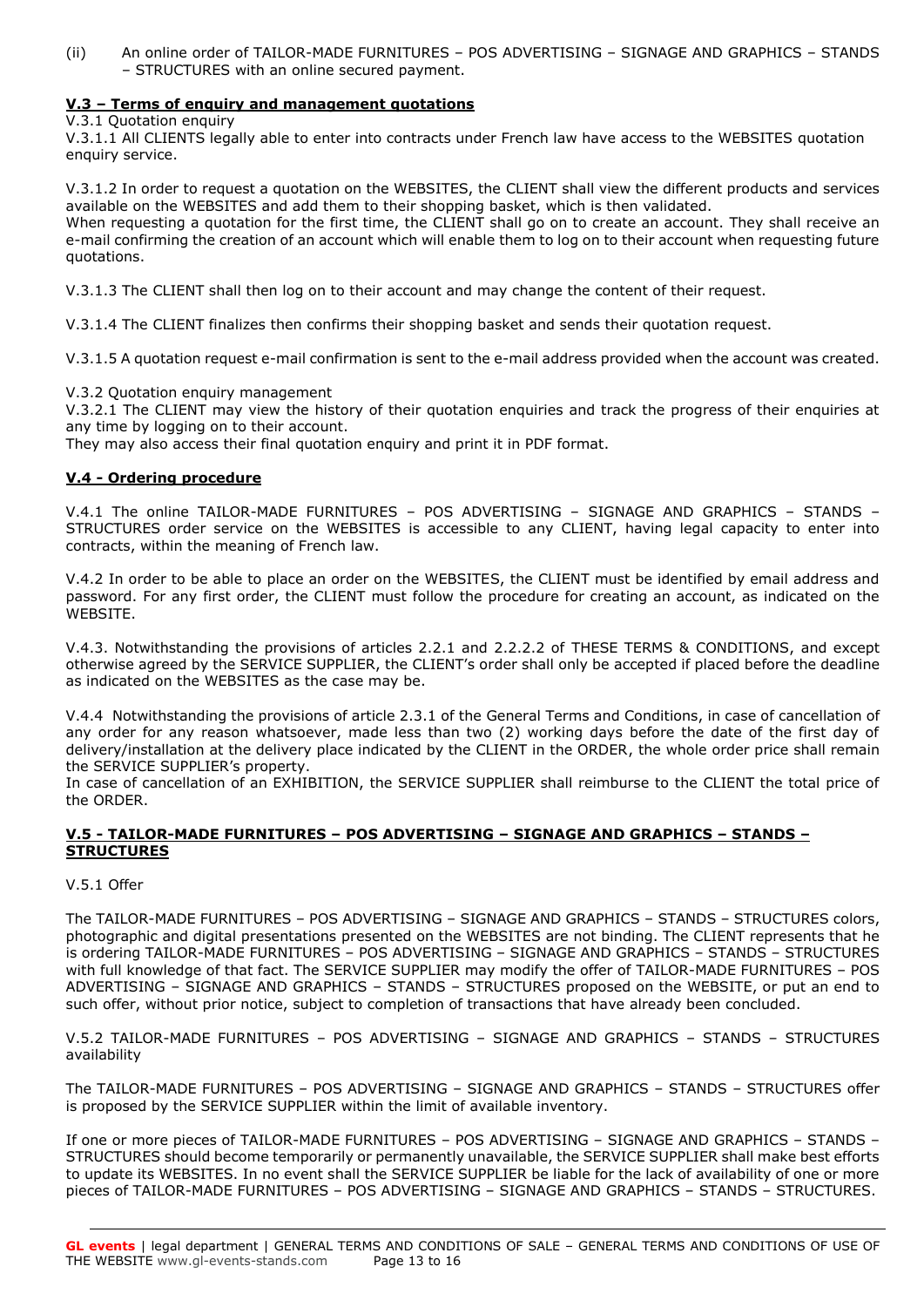### **V.6 - Conclusion of the electronic contract**

#### V.6.1 Quotation

The contract may only be formally concluded between the SERVICE PROVIDER and the CLIENT following the SERVICE PROVIDER's express and written acceptance of the CLIENT's acceptance of the quotation.

Therefore, by sending the online quotation, the SERVICE PROVIDER does not enter into any contractual agreement with the CLIENT.

#### V.6.2 Order

Acceptance and confirmation of the order are carried out by entry of data on successive web screens. This data appears on a summary screen, which permits the CLIENT to check the content as well as the amount of his order, and to correct any mistake, before confirming it.

Any sale shall be deemed to have been legally concluded and it shall be deemed that the contract has been entered into force as between the CLIENT and the SERVICE SUPPLIER as soon as the CLIENT has accepted THESE TERMS & CONDITIONS and the summary of its order has been confirmed by the SERVICE SUPPLIER.

The CLIENT shall receive, after placing the order, a confirmation of its purchase by email to the address provided on the electronic order form filled out on the WEBSITES, including the main characteristics of the pieces of TAILOR-MADE FURNITURES – POS ADVERTISING – SIGNAGE AND GRAPHICS – STANDS – STRUCTURES ordered, the name of the concerned EXHIBITION, the price including tax, the delivery and return conditions (date and place), and the address to where the CLIENT may send claims.

V.6.3 The CLIENT may view the history track the progress of their orders at any time by logging on to their account.

They may also access their order and print it in PDF format.

### **V.7 – Delivery**

Unless otherwise indicated at the time of the order, the TAILOR-MADE FURNITURES – POS ADVERTISING – SIGNAGE AND GRAPHICS – STANDS – STRUCTURES shall be delivered at the place indicated by the CLIENT at the time of the order, installed on stand and laid out where required (provided that the CLIENT forwards a layout plan at the time of the order the day before the opening date of the EXHIBITION at the latest).

The SERVICE SUPPLIER shall not be liable and shall not pay compensation in the event of a late delivery due to incomplete or incorrect information provided by the CLIENT.

### **V.8 – Price and payment terms**

#### V.8.1 Prices

The TAILOR-MADE FURNITURES – POS ADVERTISING – SIGNAGE AND GRAPHICS – STANDS – STRUCTURES sale prices indicated on the WEBSITES are stated in Euros, excluding taxes. The prices and taxes applied shall be those in force at the time of the confirmation of the order by the SERVICE SUPPLIER.

The TAILOR-MADE FURNITURES – POS ADVERTISING – SIGNAGE AND GRAPHICS – STANDS – STRUCTURES sale prices include the costs of delivery on the place of the EXHIBITION, installation, layout (where required) and return. They do not include the insurance/contribution to restoration costs as referred to in article 6 of the General Terms and Conditions which shall be invoiced in addition.

All orders, whatever the domicile of the CLIENT, are payable exclusively in Euros.

Prices are set by the SERVICE SUPPLIER and may therefore be modified at any time, without, however, affecting orders that have already been placed.

V.8.2 Terms and methods of payment

Payments for TAILOR-MADE FURNITURES – POS ADVERTISING – SIGNAGE AND GRAPHICS – STANDS – STRUCTURES orders are carried out online on the WEBSITES, by bank card (Mastercard, "Carte bleue" Visa, Maestro, CB or ecard), check or bank transfer (costs to be borne by the CLIENT); acceptance of the order by the SERVICE SUPPLIER is subject to complete payment by the CLIENT.

In the event that the bank account information transmitted is invalid and/or in the event of fraud or attempted fraud in relation to use of the WEBSITES, the SERVICE SUPPLIER may cancel the order. In the event of incomplete payment or non-payment, the order shall be cancelled, without prejudice to any damages that may be claimed by the SERVICE SUPPLIER.

#### V.8.3 Administration costs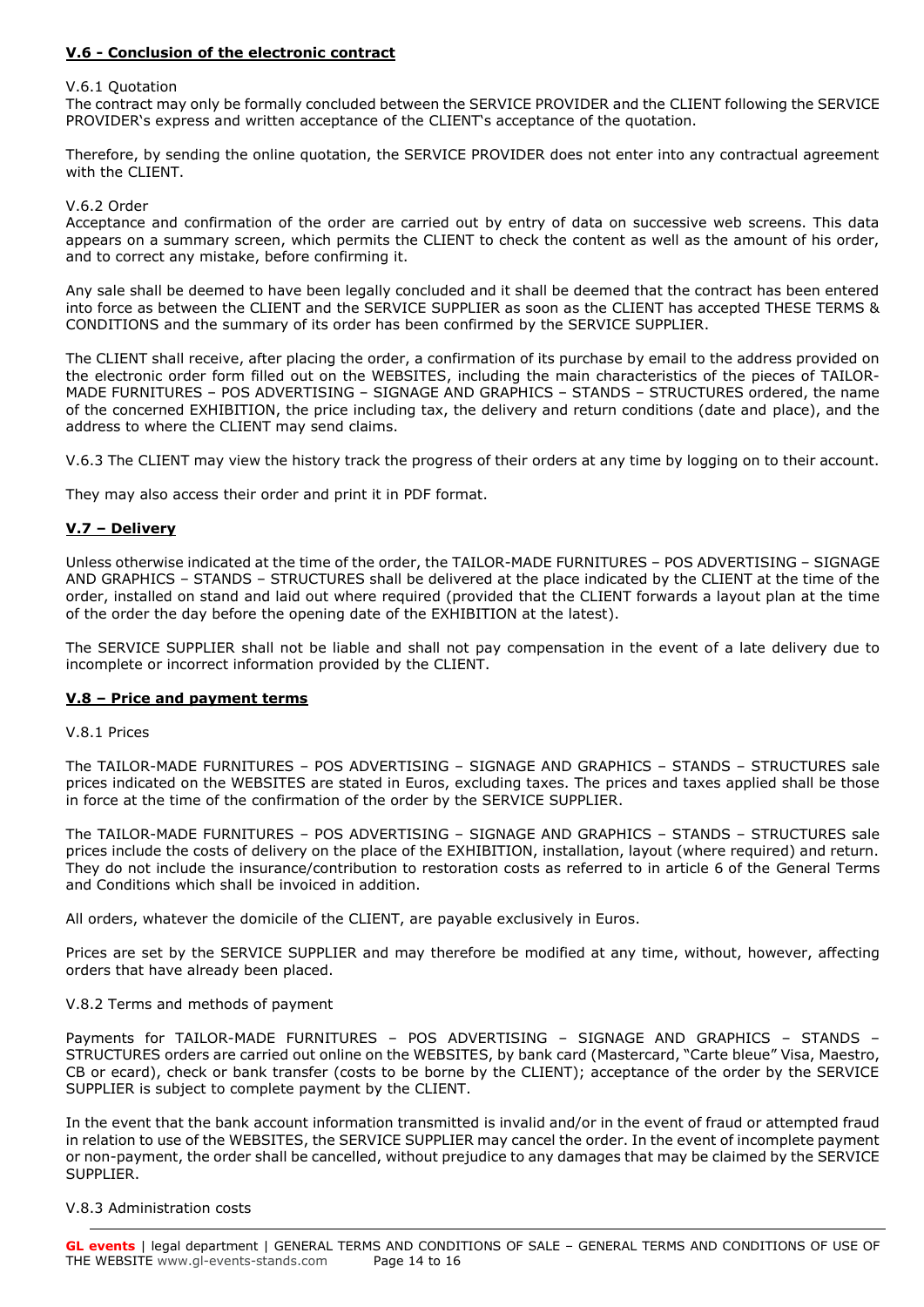Notwithstanding the provisions of article 3.3 of the General Terms and Conditions, no administration costs shall be charged to the CLIENT, whatever the total amount (excluding taxes) of the TAILOR-MADE FURNITURES – POS ADVERTISING – SIGNAGE AND GRAPHICS – STANDS – STRUCTURES order.

### **V.9 - Access to and availability of the Websites**

V.9.1 The CLIENT is personally responsible for putting in place the hardware and means of telecommunication permitting access to the WEBSITES. He is responsible for any telecommunication costs for internet access and use of the WEBSITES.

V.9.2 The CLIENT represents that he accepts the characteristics and limits of the internet and acknowledges, in particular:

 that he is aware that the WEBSITES performances depend largely on the characteristics of the CLIENT's workstation, modem and the type of connection chosen;

 that he is aware of the nature of the internet network and in particular of its technical performances and the response time for consulting, requesting or transferring information or content;

 that it is his responsibility to take all appropriate measures in order to protect the his own data and/or equipment from contamination by any computer virus or attempts at intrusion that could affect the proper functioning of or damage computer equipment.

V.9.3 The SERVICE SUPPLIER undertakes to use its best efforts to maintain accessibility of the online rental service. The SERVICE SUPPLIER is bound, however, only by an "obligation de moyens" [best efforts obligation], and cannot guarantee continuous and uninterrupted service.

V.9.4 The SERVICE SUPPLIER reserves the right to modify or interrupt, temporarily or permanently, the WEBSITES accessibility, in particular for maintenance purposes, updates or improvements, or to make changes to its content or presentation, without any prior notice or compensation whatsoever, although, to the extent possible, the SERVICE SUPPLIER shall inform CLIENTS prior to performing such action.

V.9.5 The SERVICE SUPPLIER shall not be liable in any manner either for technical problems or difficulties due to maintenance or to a break-down of its network, or to communication problems on the part of the CLIENT's internet service provider.

### **V.10 - Personal Data**

When they create their account, the CLIENT undertakes to communicate only correct and complete information. If the information communicated turns out to be false, incorrect or incomplete, the SERVICE PROVIDER reserves the right to cancel the order placed by the CLIENT, without the CLIENT having any right to compensation of any kind. In addition, the SERVICR PROVIDER shall in no event incur liability for the failure to perform or incorrect performance of the contract resulting from the communication by the CLIENT of false, incorrect or incomplete information.

The CLIENT undertakes to inform the SERVICE PROVIEDR of any changes relating to such information.

In accordance with the provisions of the Law of 6 January 1978 on computers, data and liberties, the CLIENT has a right of access, correction and opposition to transfer of information transmitted to the SERVICE SUPPLIER, which the CLIENT may exercise directly by sending an email to the following address: [web.stands@gl-events.com.](mailto:web.stands@gl-events.com)

### **V.11 - Intellectual Property**

The intellectual property rights attached to all items on the WEBSITES, and in particular text, comments, HTML pages, images and photos reproduced on the WEBSITES, are owned by the SERVICE SUPPLIER. Any full or partial reproduction of any of these elements without the prior written authorisation of the SERVICE SUPPLIER is strictly prohibited. The CLIENT shall expressly indemnify and hold harmless the SERVICE SUPPLIER for all consequences (including financial consequences) of any action and notably legal action that may be taken against the latter because of non-respect of such prohibition.

Information and data of all kinds contained on the WEBSITES remain the property of the SERVICE SUPPLIER. The FURNITURE rental protected by intellectual property rights does not cause, unless otherwise stated, any transfer of such rights in favour of the CLIENT.

### **V.12 - Safekeeping**

The automatic registration systems of the SERVICE SUPPLIER are deemed to be proof of the electronic contract and its date, which the CLIENT expressly agrees with.